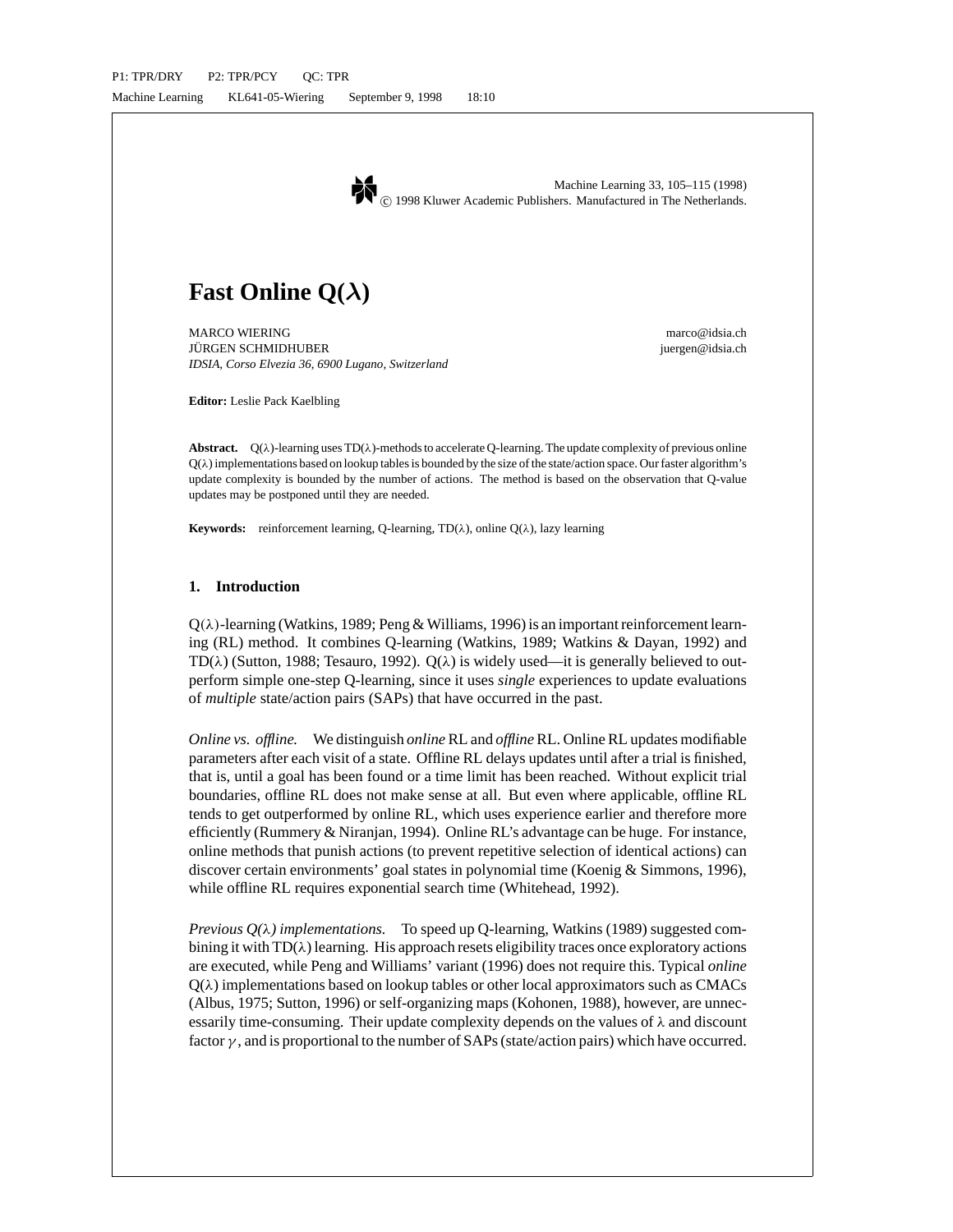The latter is bounded by the size of state/action space (and by the trial length which may be proportional to this).

Lin's *offline* Q(λ) (1993) creates an action-replay set of experiences after each trial. Cichosz' *semi-online* method (1995) combines Lin's offline method and online learning. It needs fewer updates than Peng and Williams' online  $Q(\lambda)$ , but postpones Q-updates until several subsequent experiences are available. Hence, actions executed before the next Q-update are less informed than they could be. This may result in performance loss. For instance, suppose that the same state is visited twice in a row. If some hazardous action's Q-value does not reflect negative experience collected after the first visit then it may get selected again with higher probability than wanted.

*The novel method.* Previous methods either are not truly online and thus most likely require more experiences than necessary, or their updates are less efficient than they could be and thus require more computation time. Our  $Q(\lambda)$  variant is truly online and more efficient than others because its update complexity does not depend on the number of states. The method can also be used for speeding up tabular  $TD(\lambda)$ . It uses "lazy learning" (introduced in memory-based learning, e.g., Atkeson, Moore, & Schaal, 1997) to postpone updates until they are needed.

*Outline.* Section 2 reviews  $Q(\lambda)$  and describes Peng and William's  $Q(\lambda)$ -algorithm (PW). Section 3 presents our more efficient algorithm. Section 4 concludes.

## **2. Q(***λ***)-learning**

We consider finite Markov decision processes, using discrete time steps  $t = 1, 2, 3, \ldots$ , a finite set of states  $S = \{S_1, S_2, S_3, \ldots, S_n\}$  and a finite set of actions A. The state at time *t* is denoted by  $s_t$ , and  $a_t = \Pi(s_t)$  the selected action, where  $\Pi$  represents the learner's policy mapping states to actions. The transition probability to the next state  $s_{t+1}$ , given  $s_t$ and  $a_t$ , is determined by  $P_{ij}^a = P(s_{t+1} = j | s_t = i, a_t = a)$  for  $i, j \in S$  and  $a \in A$ . A reward function *R* maps SAP (*i*, *a*)  $\in$  *S*  $\times$  *A* to scalar reinforcement signals  $R(i, a) \in \mathbb{R}$ . The reward at time *t* is denoted by  $r_t$ . A discount factor  $\gamma \in [0, 1]$  discounts later against immediate rewards. The controller's goal is to select actions which maximize the expected long-term cumulative discounted reinforcement, given an initial state selected according to a probability distribution over possible initial states.

*Reinforcement learning.* To achieve this goal, most reinforcement learning methods learn an action evaluation function or Q-function. The optimal Q-value of SAP (*i*, *a*) satisfies

$$
Q^*(i, a) = R(i, a) + \gamma \sum_j P_{ij}^a V^*(j),
$$
\n(1)

where  $V^*(j) = \max_a Q^*(j, a)$ . To learn this Q-function, RL algorithms repeatedly do: (1) Select action  $a_t$  given state  $s_t$ ; (2) collect reward  $r_t$  and observe successor state  $s_{t+1}$ ; and (3) update the Q-function using the latest experience  $(s_t, a_t, r_t, s_{t+1})$ .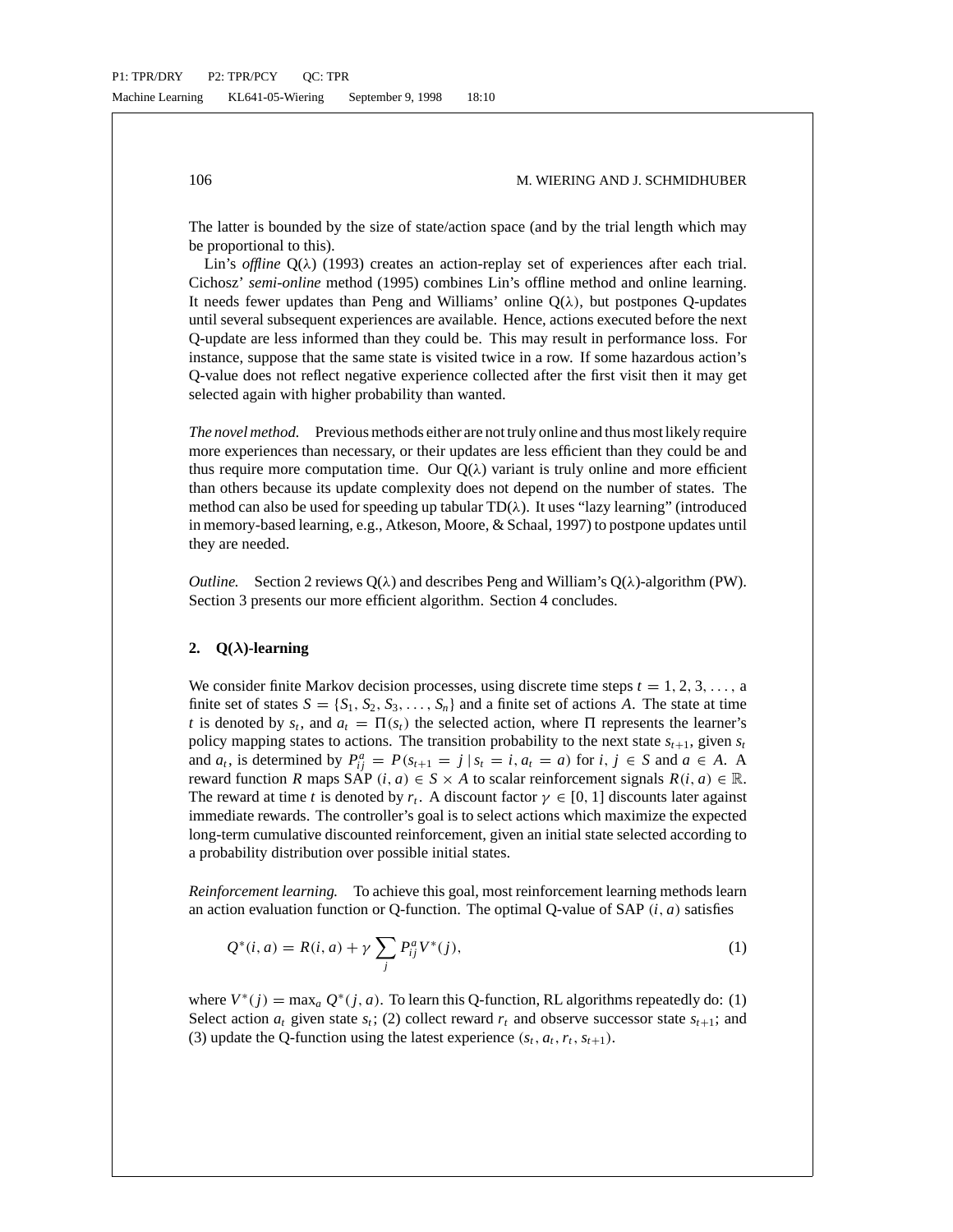*Q-learning.* Given  $(s_t, a_t, r_t, s_{t+1})$ , standard one-step Q-learning updates just a single Q-value  $Q(s_t, a_t)$  as follows (Watkins, 1989):

$$
Q(s_t, a_t) \leftarrow Q(s_t, a_t) + \alpha_k(s_t, a_t)e'_t.
$$

Here the temporal difference or TD(0)-error  $e'_t$  is given by:

$$
e'_{t} = (r_{t} + \gamma V(s_{t+1}) - Q(s_{t}, a_{t})),
$$

where the value function  $V(s)$  is defined as  $V(s) = \max_a Q(s, a)$ , and  $\alpha_k(s_t, a_t)$  is the learning rate for the *k*th update of SAP  $(s_t, a_t)$ .

*Learning rate adaptation.* The learning rate  $\alpha_k(s, a)$  for the *k*th update of SAP (*s*, *a*) should decrease over time to satisfy two conditions for stochastic iterative algorithms (Watkins & Dayan, 1992; Bertsekas & Tsitsiklis, 1996):

- 1.  $\sum_{k=1}^{\infty} \alpha_k(s, a) = \infty$ ,
- 2.  $\sum_{k=1}^{\infty} \alpha_k^2(s, a) < \infty$ .

They hold for  $\alpha_k(s, a) = 1/k^{\beta}$ , where  $1/2 < \beta \le 1$ .

 $Q(\lambda)$ -learning.  $Q(\lambda)$  uses TD( $\lambda$ )-methods (Sutton, 1988) to accelerate Q-learning. First note that Q-learning's update at time  $t + 1$  may change  $V(s_{t+1})$  in the definition of  $e_t'$ . Following Peng & Williams (1996) we define the TD(0)-error of  $V(s_{t+1})$  as

$$
e_{t+1} = (r_{t+1} + \gamma V(s_{t+2}) - V(s_{t+1})).
$$

 $Q(\lambda)$  uses a factor  $\lambda \in [0, 1]$  to discount TD-errors of future time steps:

$$
Q(s_t, a_t) \leftarrow Q(s_t, a_t) + \alpha_k(s_t, a_t) e_t^{\lambda},
$$

where the TD( $\lambda$ )-error  $e_t^{\lambda}$  is defined as

$$
e_t^{\lambda} = e_t' + \sum_{i=1}^{\infty} (\gamma \lambda)^i e_{t+i}.
$$

*Eligibility traces.* The updates above cannot be made as long as TD-errors of future time steps are not known. We can compute them incrementally, however, by using eligibility traces (Barto, Sutton, & Anderson, 1983; Sutton, 1988). In what follows,  $\eta^t(s, a)$  will denote the indicator function which returns 1 if (*s*, *a*) occurred at time *t*, and 0 otherwise.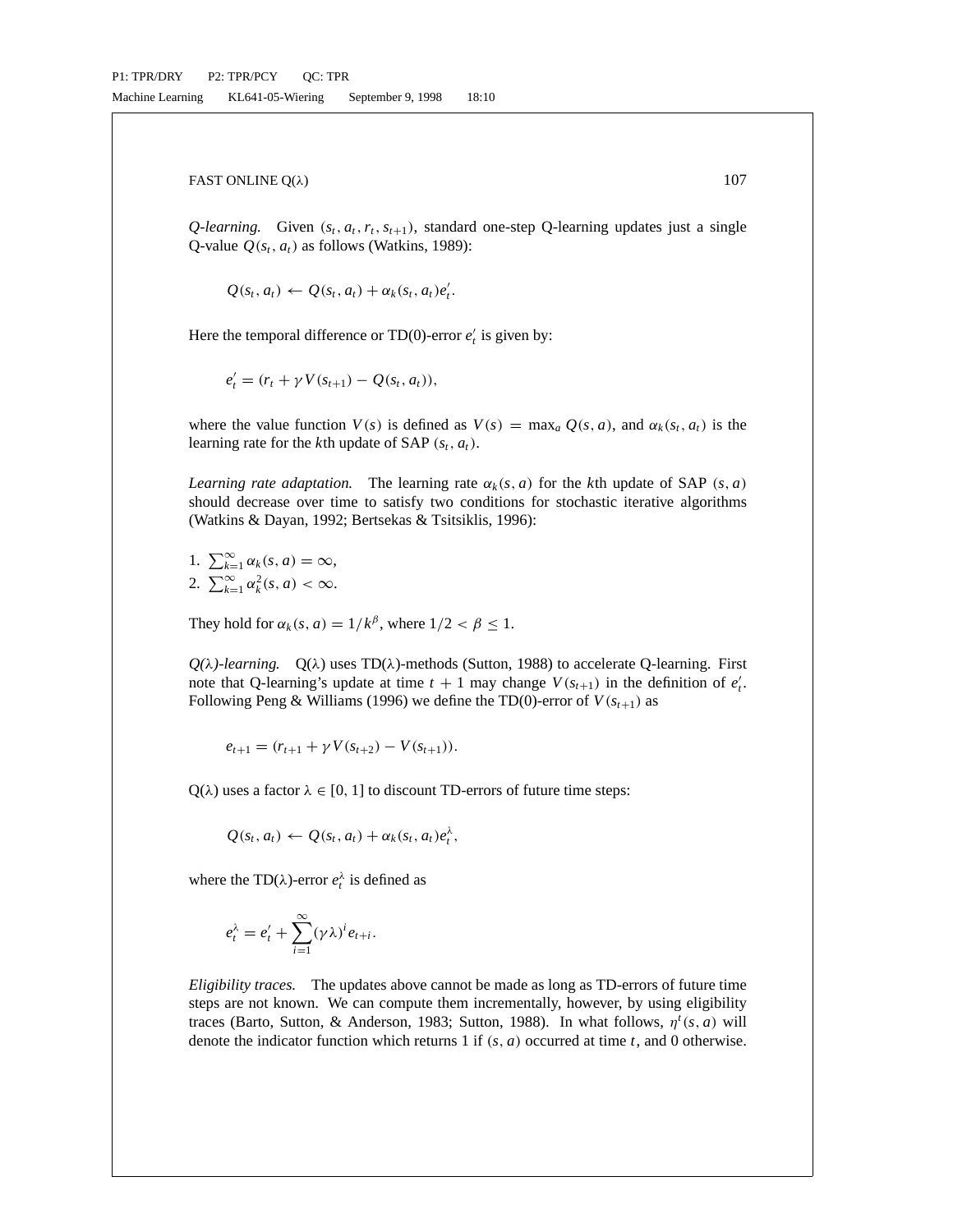Omitting the learning rate for simplicity, the increment of  $Q(s, a)$  for the complete trial is:

$$
\Delta Q(s, a) = \lim_{k \to \infty} \sum_{t=1}^{k} e_{t}^{\lambda} \eta^{t}(s, a)
$$
  
\n
$$
= \lim_{k \to \infty} \sum_{t=1}^{k} \left[ e_{t}^{\prime} \eta^{t}(s, a) + \sum_{i=t+1}^{k} (\gamma \lambda)^{i-t} e_{i} \eta^{t}(s, a) \right]
$$
  
\n
$$
= \lim_{k \to \infty} \sum_{t=1}^{k} \left[ e_{t}^{\prime} \eta^{t}(s, a) + \sum_{i=1}^{t-1} (\gamma \lambda)^{t-i} e_{i} \eta^{i}(s, a) \right]
$$
  
\n
$$
= \lim_{k \to \infty} \sum_{t=1}^{k} \left[ e_{t}^{\prime} \eta^{t}(s, a) + e_{t} \sum_{i=1}^{t-1} (\gamma \lambda)^{t-i} \eta^{i}(s, a) \right].
$$
 (2)

To simplify this we use an eligibility trace  $l_t(s, a)$  for each SAP  $(s, a)$ :

$$
l_t(s,a) = \sum_{i=1}^{t-1} (\gamma \lambda)^{t-i} \eta^i(s,a).
$$

Then the online update at time *t* becomes:

$$
\forall (s, a) \in S \times A \text{ do}: \ Q(s, a) \leftarrow Q(s, a) + \alpha_k(s_t, a_t)[e'_t \eta^t(s, a) + e_t l_t(s, a)].
$$

*Online*  $Q(\lambda)$ *.* We will focus on Peng and Williams' algorithm (PW) (1996), although there are other possible variants (e.g., Rummery and Niranjan, 1994). PW uses a list *H* of SAPs that have occurred at least once. SAPs with eligibility traces below  $\epsilon \geq 0$  are removed from *H*. Boolean variables *visited* (*s*, *a*) are used to make sure no two SAPs in *H* are identical.

**PW's Q**(
$$
\lambda
$$
)-update( $s_t, a_t, r_t, s_{t+1}$ ) :  
\n(1)  $e'_t \leftarrow (r_t + \gamma V(s_{t+1}) - Q(s_t, a_t))$   
\n(2)  $e_t \leftarrow (r_t + \gamma V(s_{t+1}) - V(s_t))$   
\n(3) For each SAP ( $s, a$ )  $\in H$  Do :  
\n(3a)  $l(s, a) \leftarrow \gamma \lambda l(s, a)$   
\n(3b)  $Q(s, a) \leftarrow Q(s, a) + \alpha_k(s_t, a_t)e_t l(s, a)$   
\n(3c) If  $(l(s, a) < \epsilon)$   
\n(3c-1)  $H \leftarrow H \setminus (s, a)$   
\n(3c-2) visited( $s, a \rightarrow 0$   
\n(4)  $Q(s_t, a_t) \leftarrow Q(s_t, a_t) + \alpha_k(s_t, a_t)e'_t$   
\n(5)  $l(s_t, a_t) \leftarrow l(s_t, a_t) + 1$   
\n(6) If (visited( $s_t, a_t$ ) = 0)  
\n(6a) visited( $s_t, a_t$ )  $\leftarrow 1$   
\n(6b)  $H \leftarrow H \cup (s_t, a_t)$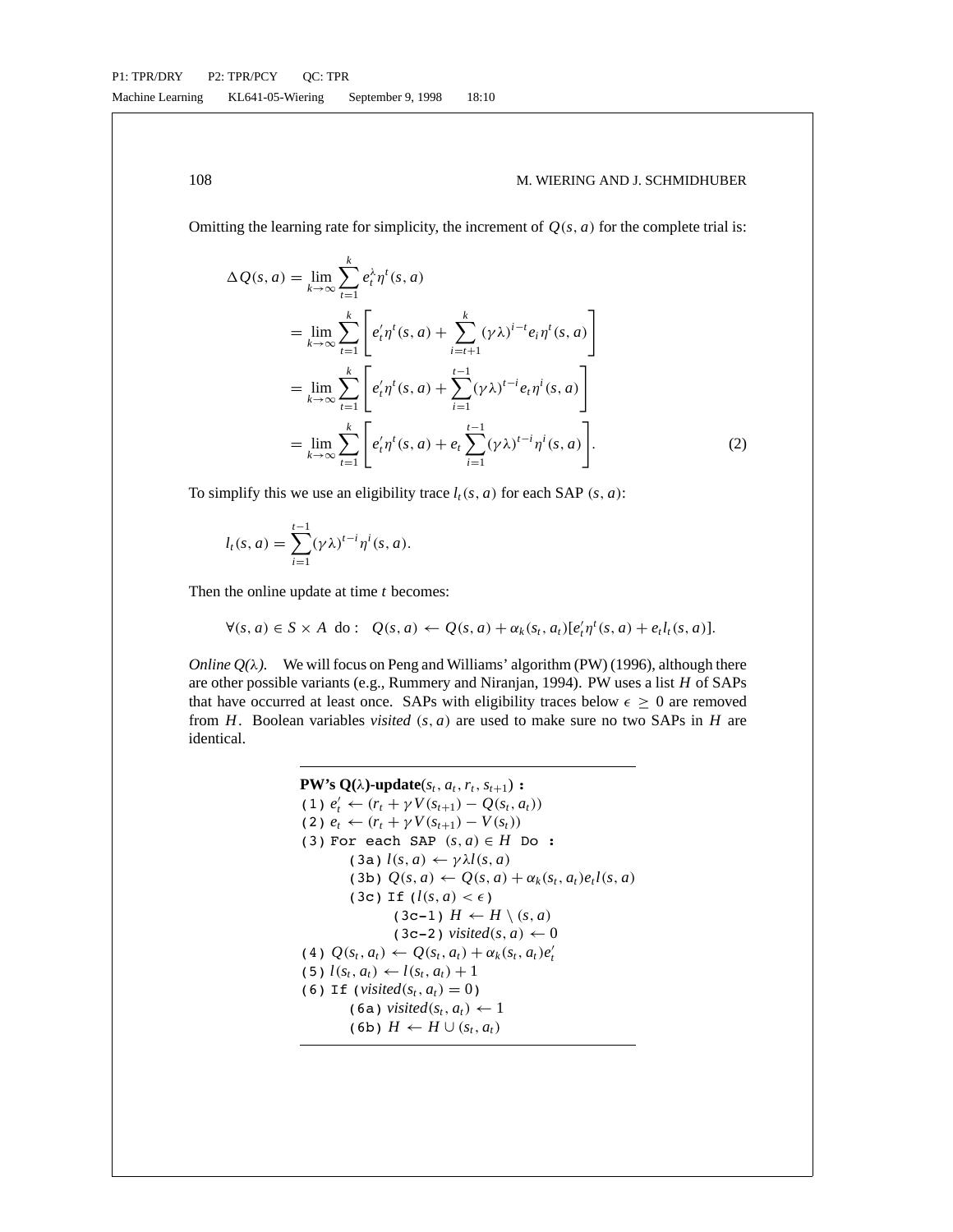# *Comments.*

- 1. The SARSA algorithm (Rummery & Niranjan, 1994) replaces the right-hand side in lines (1) and (2) by  $(r_t + \gamma O(s_{t+1}, a_{t+1}) - O(s_t, a_t)).$
- 2. For replacing eligibility traces (Singh & Sutton, 1996), step (5) should be:  $\forall a : l(s_t, a)$  $\leftarrow 0; l(s_t, a_t) \leftarrow 1.$
- 3. Representing *H* by a doubly linked list and using direct pointers from each SAP to its position in  $H$ , the functions operating on  $H$  (deleting and adding elements—see lines  $(3c-1)$  and  $(6b)$ ) cost  $O(1)$ .

*Complexity.* Deleting SAPs from *H* (step (3c-1)) once their traces fall below a certain threshold may significantly speed up the algorithm. If  $\gamma \lambda$  is sufficiently small, then this will keep the number of updates per time step manageable. For large  $\gamma \lambda$ , PW does not work that well: it needs a sweep (sequence of SAP updates) after each time step, and the update cost for such sweeps grows with  $\gamma \lambda$ . Let us consider worst-case behavior, which means that each SAP occurs just once (if SAPs reoccur then the history list will grow at a slower rate). In the beginning of the trial the number of updates increases linearly until at some time step *t* some SAPs get deleted from *H*. This will happen as soon as  $t \ge \log \epsilon / \log(\gamma \lambda)$ . Since the number of updates is bounded from above by the number of SAPs, the total update complexity increases towards  $O(|S||A|)$  per update for  $\gamma \lambda \to 1$ .

The space complexity of the algorithm is  $O(|S||A|)$ . We need to store for all SAPs: Q-values, eligibility traces, the "visited" bit variable and three pointers for managing the history list (one from the SAP to its place in the history list, and two for the doubly linked list).

## **3. Fast Q(***λ***)-learning**

The main contribution of this paper is an efficient, fully online algorithm with time complexity  $O(|A|)$  per update. The algorithm is designed for  $\lambda \gamma > 0$ —otherwise we can use simple Q-learning.

*Main principle.* The algorithm is based on the observation that the only Q-values needed at any given time are those for the possible actions given the current state. Hence, using "lazy learning", we can postpone updating Q-values until they are needed. Suppose some SAP (*s*, *a*) occurs at steps  $t_1, t_2, t_3, \ldots$  Let us abbreviate  $\eta^t = \eta^t(s, a), \phi = \gamma \lambda$ . First, we unfold terms of expression (1):

$$
\sum_{t=1}^{k} \left[ e'_t \eta^t + e_t \sum_{i=1}^{t-1} \phi^{t-i} \eta^i \right] \n= \sum_{t=1}^{t_1} \left[ e'_t \eta^t + e_t \sum_{i=1}^{t-1} \phi^{t-i} \eta^i \right] + \sum_{t=t_1+1}^{t_2} \left[ e'_t \eta^t + e_t \sum_{i=1}^{t-1} \phi^{t-i} \eta^i \right] \n+ \sum_{t=t_2+1}^{t_3} \left[ e'_t \eta^t + e_t \sum_{i=1}^{t-1} \phi^{t-i} \eta^i \right] + \cdots
$$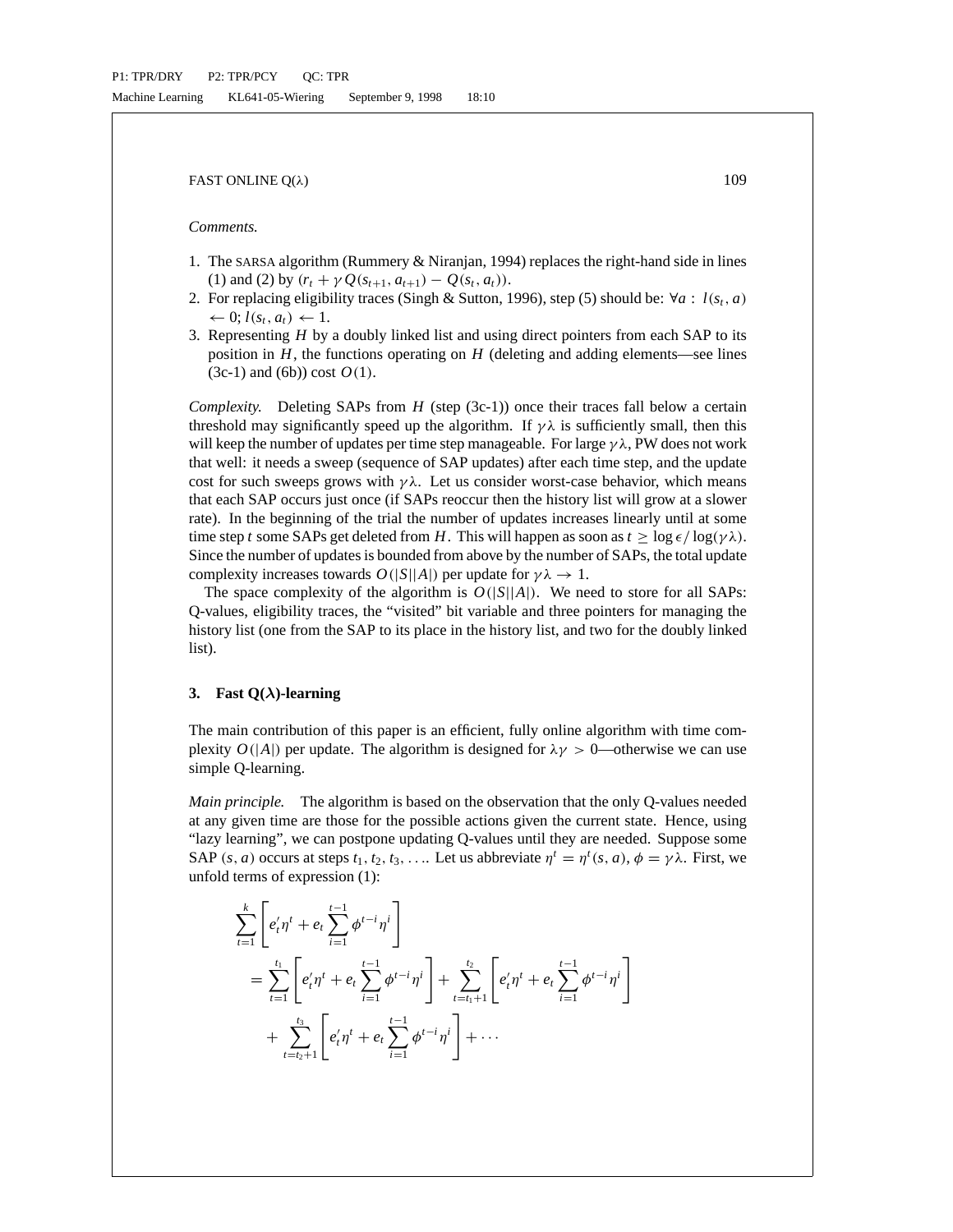Since  $\eta^t$  is 1 only for  $t = t_1, t_2, t_3, \ldots$  and 0 otherwise, we can rewrite this as

$$
e'_{t_1} + e'_{t_2} + \sum_{t=t_1+1}^{t_2} e_t \phi^{t-t_1} + e'_{t_3} + \sum_{t=t_2+1}^{t_3} e_t (\phi^{t-t_1} + \phi^{t-t_2}) + \cdots
$$
  
\n
$$
= e'_{t_1} + e'_{t_2} + \frac{1}{\phi^{t_1}} \sum_{t=t_1+1}^{t_2} e_t \phi^t + e'_{t_3} + \left(\frac{1}{\phi^{t_1}} + \frac{1}{\phi^{t_2}}\right) \sum_{t=t_2+1}^{t_3} e_t \phi^t + \cdots
$$
  
\n
$$
= e'_{t_1} + e'_{t_2} + \frac{1}{\phi^{t_1}} \left(\sum_{t=1}^{t_2} e_t \phi^t - \sum_{t=1}^{t_1} e_t \phi^t\right) + e'_{t_3} + \left(\frac{1}{\phi^{t_1}} + \frac{1}{\phi^{t_2}}\right)
$$
  
\n
$$
\times \left(\sum_{t=1}^{t_3} e_t \phi^t - \sum_{t=1}^{t_2} e_t \phi^t\right) + \cdots
$$

Defining  $\Delta_t = \sum_{i=1}^t e_i \phi^i$ , this becomes

$$
e'_{t_1} + e'_{t_2} + \frac{1}{\phi^{t_1}} (\Delta_{t_2} - \Delta_{t_1}) + e'_{t_3} + \left(\frac{1}{\phi^{t_1}} + \frac{1}{\phi^{t_2}}\right) (\Delta_{t_3} - \Delta_{t_2}) + \cdots
$$
 (3)

This will allow for constructing an efficient online  $Q(\lambda)$  algorithm. We define a local trace  $d'_{t}(s, a) = \sum_{i=1}^{t} \frac{\eta^{i}(s, a)}{\phi^{i}}$ , and use (3) to write down the total update of  $Q(s, a)$  during a trial:

$$
\Delta Q(s, a) = \lim_{k \to \infty} \sum_{t=1}^{k} e'_t \eta^t(s, a) + l'_t(s, a)(\Delta_{t+1} - \Delta_t).
$$
\n(4)

To exploit this we introduce a global variable  $\Delta$  keeping track of the cumulative TD( $\lambda$ )error since the start of the trial. As long as SAP (*s*, *a*) does not occur we postpone updating  $Q(s, a)$ . In the update below we need to subtract that part of  $\Delta$  which has already been used (see Eqs. (3) and (4)). We use for each SAP (*s*, *a*) a local variable  $\delta(s, a)$  which records the value of  $\Delta$  at the moment of the last update, and a local trace variable  $l'(s, a)$ . Then, once  $Q(s, a)$  needs to be known, we update  $Q(s, a)$  by adding  $l'(s, a)(\Delta - \delta(s, a))$ . Figure 1 illustrates that the algorithm substitutes the varying eligibility trace  $l(s, a)$  by multiplying a global trace  $\phi^t$  by the local trace  $l'(s, a)$ . The value of  $\phi^t$  changes all the time, but  $l'(s, a)$ does not in intervals during which (*s*, *a*) does not occur.

*Algorithm overview.* The algorithm relies on two procedures: the *Local update* procedure calculates exact Q-values once they are required; the *Global update* procedure updates the global variables and the current Q-value. Initially, we set the global variables  $\phi^0 \leftarrow 1.0$ and  $\Delta \leftarrow 0$ . We also initialize the local variables  $\delta(s, a) \leftarrow 0$  and  $l'(s, a) \leftarrow 0$  for all SAPs.

*Local updates.* Q-values for all actions possible in a given state are updated before an action is selected and before a particular *V*-value is calculated. For each SAP (*s*, *a*) a variable  $\delta(s, a)$  tracks changes since the last update: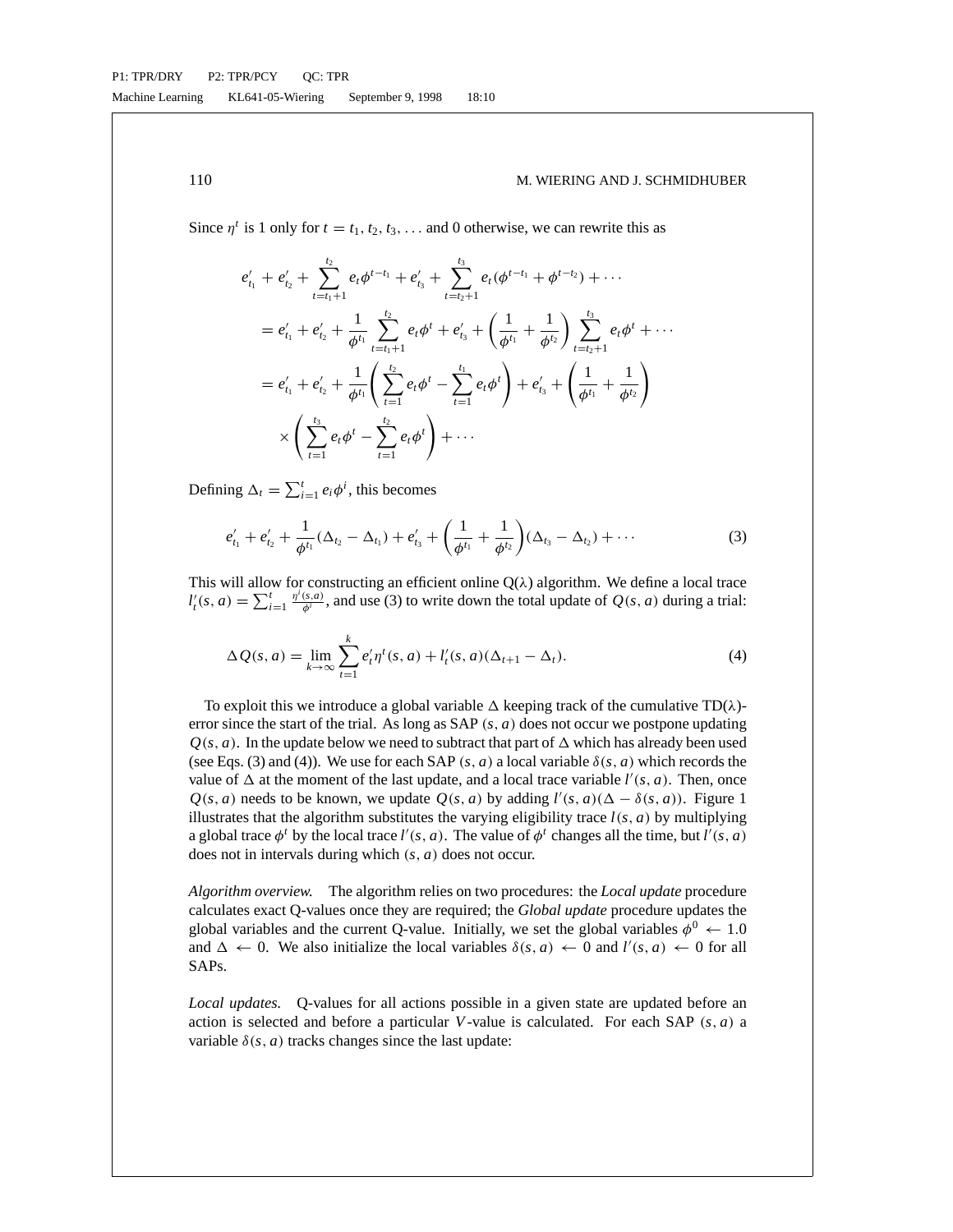

*Figure 1.* SAP (*s*, *a*) occurs at times  $t_1, t_2, t_3, \ldots$  The standard eligibility trace  $l(s, a)$  equals the product of  $\phi^t$ and  $l'(s, a)$ .

**Local update**  $(s_t, a_t)$  : (1)  $Q(s_t, a_t)$  ←  $Q(s_t, a_t) + \alpha_k(s_t, a_t)(\Delta - \delta(s_t, a_t))l'(s_t, a_t)$  $(2)$   $\delta(s_t, a_t) \leftarrow \Delta$ 

*The global update procedure.* After each executed action we invoke the procedure *Global update*, which consists of three basic steps: (1) To calculate  $V(s_{t+1})$  (which may have changed due to the most recent experience), it calls *Local update* for the possible next SAPs; (2) it updates the global variables  $\phi^t$  and  $\Delta$ ; and (3) it updates ( $s_t$ ,  $a_t$ )'s Q-value and trace variable and stores the current  $\Delta$  value (in *Local update*).

```
Global update (s_t, a_t, r_t, s_{t+1}):
(1) ∀a ∈ A Do
           (1a) Local update(s_{t+1}, a)
(2) e'_{t} ← (r_t + \gamma V(s_{t+1}) - Q(s_t, a_t))(3) e_t ← (r_t + \gamma V(s_{t+1}) - V(s_t))(4) \phi^t \leftarrow \gamma \lambda \phi^{t-1}(5) \Delta \leftarrow \Delta + e_t \phi^t(6) Local update(s_t, a_t)(7) Q(s_t, a_t) \leftarrow Q(s_t, a_t) + \alpha_k(s_t, a_t)e'_t(8) l'(s_t, a_t) \leftarrow l'(s_t, a_t) + 1/\phi^t
```
For replacing eligibility traces (Singh & Sutton, 1996), step (8) should be changed as follows:  $\forall a: l'(s_t, a) \leftarrow 0; l'(s_t, a_t) \leftarrow 1/\phi^t$ .

*Machine precision problem and solution.* Adding  $e_t\phi^t$  to  $\Delta$  in line (5) may create a problem due to limited machine precision: for large absolute values of  $\Delta$  and small  $\phi^t$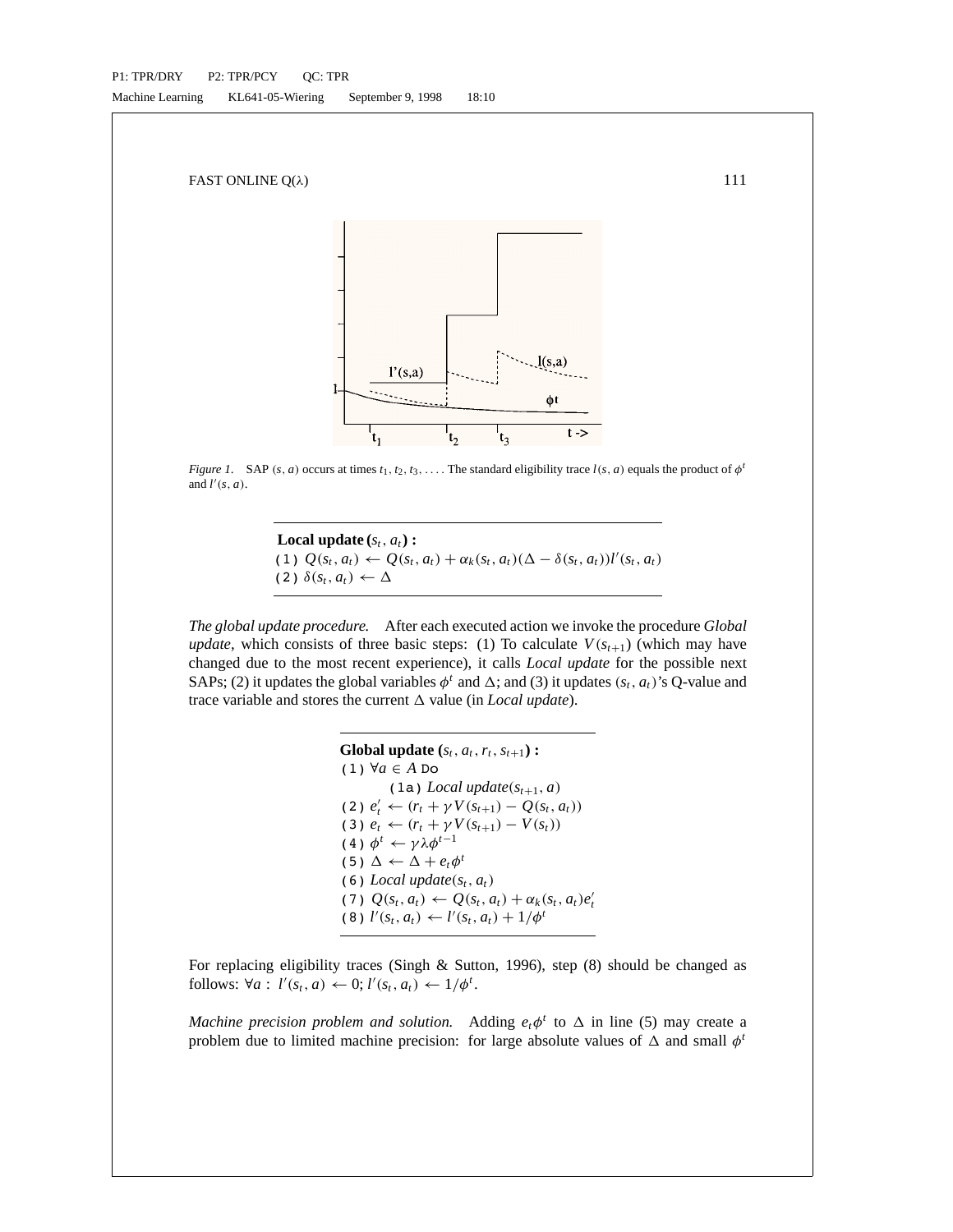there may be significant rounding errors. More importantly, line (8) will quickly overflow any machine for  $\gamma \lambda < 1$ . The following addendum to the procedure *Global update* detects when  $\phi^t$  falls below machine precision  $\epsilon_m$ , updates all SAPs which have occurred (again we make use of a list *H*), and removes SAPs with  $l'(s, a) < \epsilon_m$  from *H*. Finally,  $\Delta$  and  $\phi^t$ are reset to their initial values.

```
Global update : addendum
(9) If (visited(s_t, a_t) = 0)
         (9a) H \leftarrow H \cup (s_t, a_t)(9b) visited(s_t, a_t) \leftarrow 1
(10) If (\phi^t < \epsilon_m)(10a) Do \forall (s, a) \in H(10a-1) Local update(s, a)
                  (10a-2) l'(s, a) \leftarrow l'(s, a)\phi^t(10a-3) If (l'(s, a) < \epsilon_m)(10a-3-1) H \leftarrow H \setminus (s, a)(10a-3-2) visited(s, a) \leftarrow 0(10a-4) \delta(s, a) \leftarrow 0(10b) \Delta \leftarrow 0(10c) \phi^t \leftarrow 1.0
```
*Comments.* Recall that *Local update* sets  $\delta(s, a) \leftarrow \Delta$ , and update steps depend on  $\Delta - \delta(s, a)$ . Thus, after having updated all SAPs in *H*, we can set  $\Delta \leftarrow 0$  and  $\delta(s, a) \leftarrow 0$ . Furthermore, we can simply set  $l'(s, a) \leftarrow l'(s, a)\phi^t$  and  $\phi^t \leftarrow 1.0$  without affecting the expression  $l'(s, a)\phi^t$  used in future updates—this just rescales the variables. Note that if  $\gamma \lambda = 1$ , then no sweeps through the history list will be necessary.

*Complexity.* The algorithm's most expensive part are the calls of *Local update*, whose total cost is  $O(|A|)$ . This is not bad: even simple Q-learning's action selection procedure costs  $O(|A|)$  if, say, the Boltzmann rule (Thrun, 1992; Caironi & Dorigo, 1994) is used. Concerning the occasional complete sweep through SAPs still in history list *H*: during each sweep the traces of SAPs in *H* are multiplied by  $l < e_m$ . SAPs are deleted from *H* once their trace falls below  $e_m$ . In the worst case one sweep per *n* time steps updates  $2n$  SAPs and costs  $O(1)$  on average. This means that there is an additional computational burden at certain time steps, but since this happens infrequently our method's total average update complexity stays *O*(|*A*|).

The space complexity of the algorithm remains  $O(|S||A|)$ . We need to store the following variables for all SAPs: Q-values, eligibility traces, previous delta values, the "visited" bit, and three pointers to manage the history list (one from each SAP to its place in the history list, and two for the doubly linked list). Finally, we need to store the two global variables.

*Comparison to PW.* Figure 2 illustrates differences between both methods for  $|A| = 5$ ,  $|S| = 1000$ , and  $\gamma = 1$ . We plot the number of updates against time for  $\lambda \in \{0.7, 0.9, 0.99\}$ . The plots refer to worst-case behavior: we assume that at each time step a new SAP is added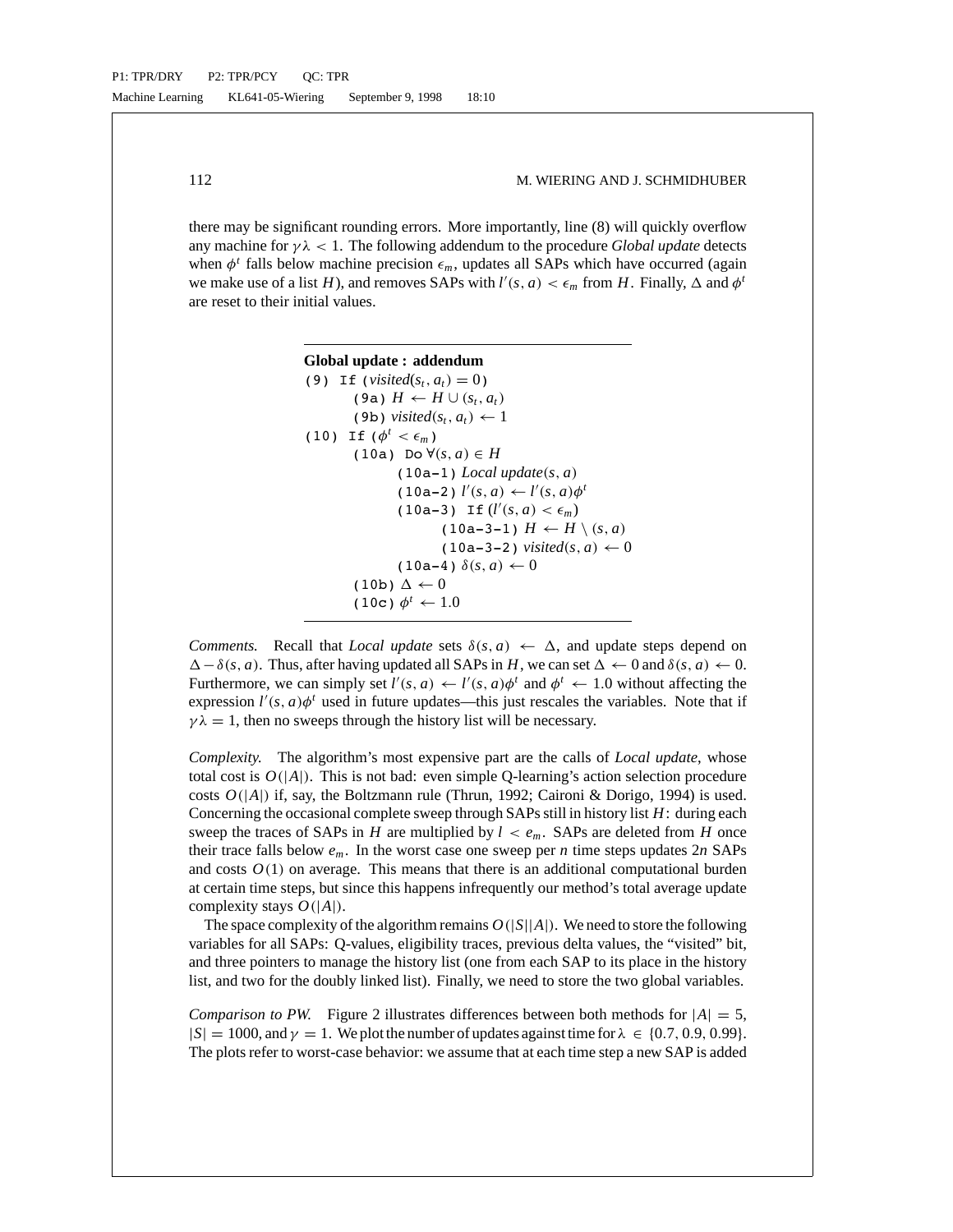

*Figure 2*. Number of updates plotted against time: a worst case analysis comparing our method (right) and Peng and Williams' (left) for different values of  $\lambda$ . The occasional spikes (right) hardly affect our method's average performance, which is very close to the horizontal line.

to the history list. The accuracy parameter  $\epsilon$  (used in PW) is set to 10<sup>-6</sup> (in practice, less precise values may be used, but this will not change matters much). The machine precision parameter  $\epsilon_m$  is set to 10<sup>-16</sup>. Plot 2(A) shows that PW's update costs increase until the history lists have reached their maximum size, although for  $\lambda = 0.99$  this does not happen before time step 1375. The spikes in the fast  $Q(\lambda)$  plot reflect occasional full sweeps through the history list due to limited machine precision (the corresponding average number of updates, however, is very close to the value indicated by the horizontal solid line—as explained above, the spikes hardly affect the average). No sweep is necessary in fast  $Q(0.99)$ 's plot during the shown interval. Fast Q needs on average a total of 13 update steps: 5 in chooseaction, 5 for calculating  $V(s_{t+1})$ , 1 for updating the chosen action, and 2 for taking into account the full sweeps. See Wiering  $&$  Schmidhuber (1998) for illustrative experiments with maze tasks.

*Extension to function approximators.* Tabular representations do not allow for generalizing from previous experiences, which is necessary in case of large state spaces. Fast  $O(\lambda)$ , however, can also improve matters in case of "local" function approximators (FAs) consisting of separate building blocks, such as Kohonen networks (Kohonen, 1988), CMACs (Albus, 1975; Sutton, 1996), locally weighted learning (Atkeson, Moore, & Schaal, 1996), and neural gas (Fritzke, 1994). Such FAs work as follows: there are |*S*| possible state space "features". There are Q-values for all possible feature/action pairs, just like there are Q-values of state/action pairs in the case of tabular representation. Q-values of  $I \leq |S|$ features are combined to evaluate an input (query). Here the update complexity of fast  $Q(\lambda)$ equals  $O(I|A|)$ . This results in a speed-up of  $|S|/I$  in comparison to PW's method.

Our method can also be used in conjunction with arbitrary gradient-based FAs. In case of global FAs, such as monolithic neural networks, it will be useless due to  $I = |S|$ . Consider, however, a combination of CMACs and neural network FAs. Only few neural networks are used at any given time, hence our method will be useful: in *Global update* we simply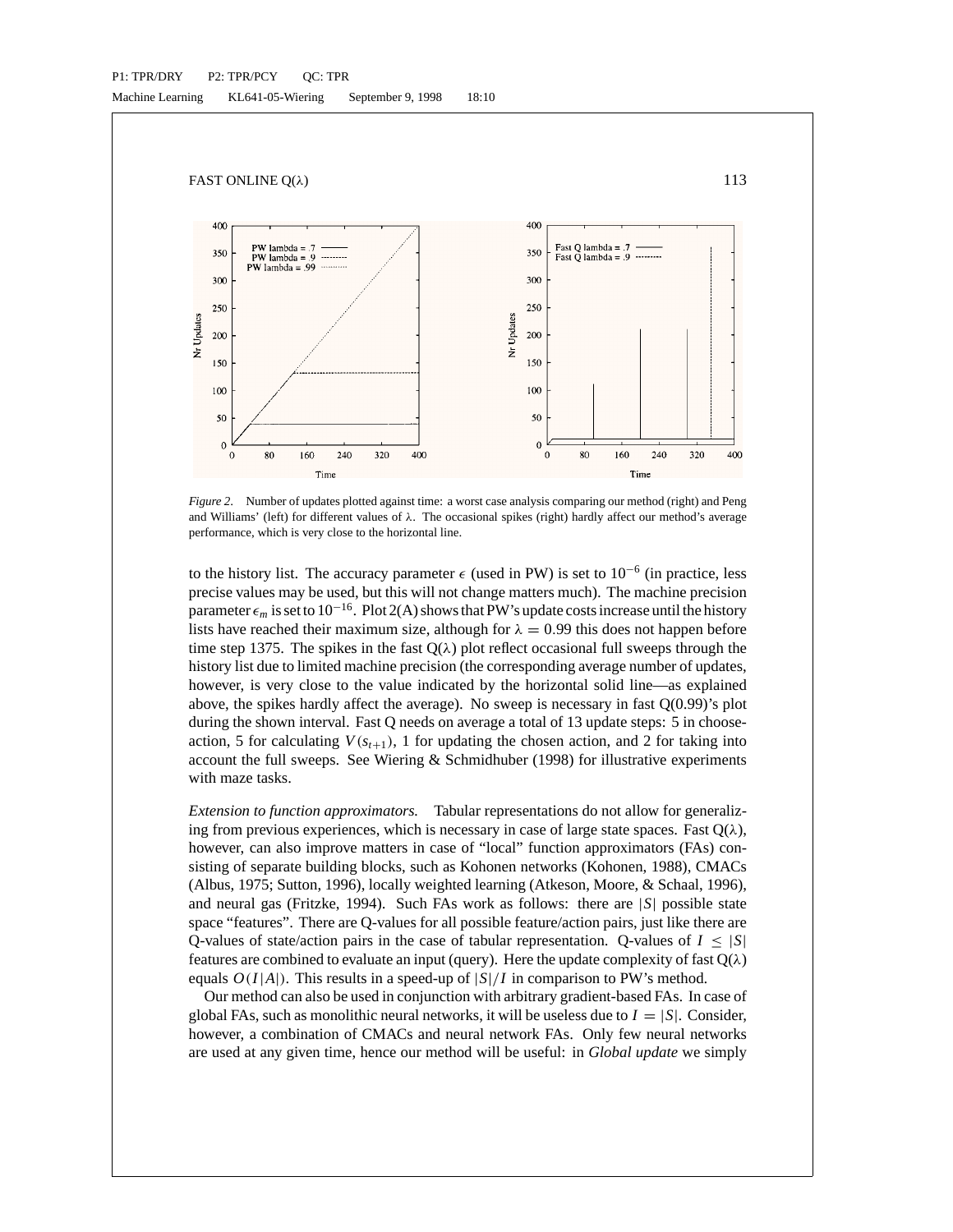add to each weight trace the gradient of the combined Q-values (the weighted sum of all used network outputs) with respect to the used weight. More formally: in the lookup-table case we used  $l'(s, a) := l'(s, a) + 1/\phi^t$  (in line (8) of *Global update*). Now we replace this by  $l'(w_i) := l'(w_i) + \frac{\partial Q(s, a)/\partial w_i}{\phi'}$ , where  $l'(w_i)$  is the fast-eligibility trace of weight  $w_i$ . The speed-up equals the average fraction of weights used per time step, a measure of the inference process' degree of locality.

*Multiple trials.* We have described a single-trial version of our algorithm. One might be tempted to think that in case of multiple trials all SAPs in the history list need to be updated and all eligibility traces reset after each trial. This is not necessary—we may use cross-trial learning as follows:

We introduce  $\Delta^M$  variables, where index *M* stands for the *M*th trial. Let *N* denote the current trial number, and let variable *visited*( $s$ ,  $a$ ) represent the trial number of the most recent occurrence of SAP (*s*, *a*). Now we slightly change *Local update*:

> **Local update** $(s_t, a_t)$ : (1)  $M \leftarrow visited(s_t, a_t)$ (2)  $Q(s_t, a_t)$  ←  $Q(s_t, a_t) + \alpha_k(s_t, a_t)(\Delta^M - \delta(s_t, a_t))l'(s_t, a_t)$  $(3)$   $\delta(s_t, a_t) \leftarrow \Delta^N$ (4) If  $(M < N)$  $(4a)$   $l'(s_t, a_t) \leftarrow 0$  $(4b)$  *visited* $(s_t, a_t) \leftarrow N$

Thus we update  $Q(s, a)$  using the value  $\Delta^M$  of the most recent trial M during which SAP  $(s, a)$  occurred and the corresponding values of  $\delta(s_t, a_t)$  and  $l'(s_t, a_t)$  (computed during the same trial). In case SAP  $(s, a)$  has not occurred during the current trial we reset the eligibility trace and set *visited* (*s*, *a*) to the current trial number. In *Global update* we need to change lines (5) and (10b) by adding trial subscripts to  $\Delta$ , and we need to change line (9b) in which we have to set *visited*  $(s_t, a_t) \leftarrow N$ . At trial end we reset  $\phi^t$  to  $\phi^0 = 1.0$ , increment the trial counter *N*, and set  $\Delta^N \leftarrow 0$ . This allows for postponing certain updates until after the current trial's end.

# **4. Conclusion**

While other  $Q(\lambda)$  approaches are either offline, inexact, or may suffer from average update complexity depending on the size of the state/action space, ours is fully online  $Q(\lambda)$ with average update complexity linear in the number of actions. Efficiently dealing with eligibility traces makes fast  $O(\lambda)$  applicable to larger scale RL problems.

#### **Acknowledgments**

Thanks to Nic Schraudolph for helpful comments. This work was supported in part by SNF grant 2100-49'144.96 "Long Short-Term Memory".